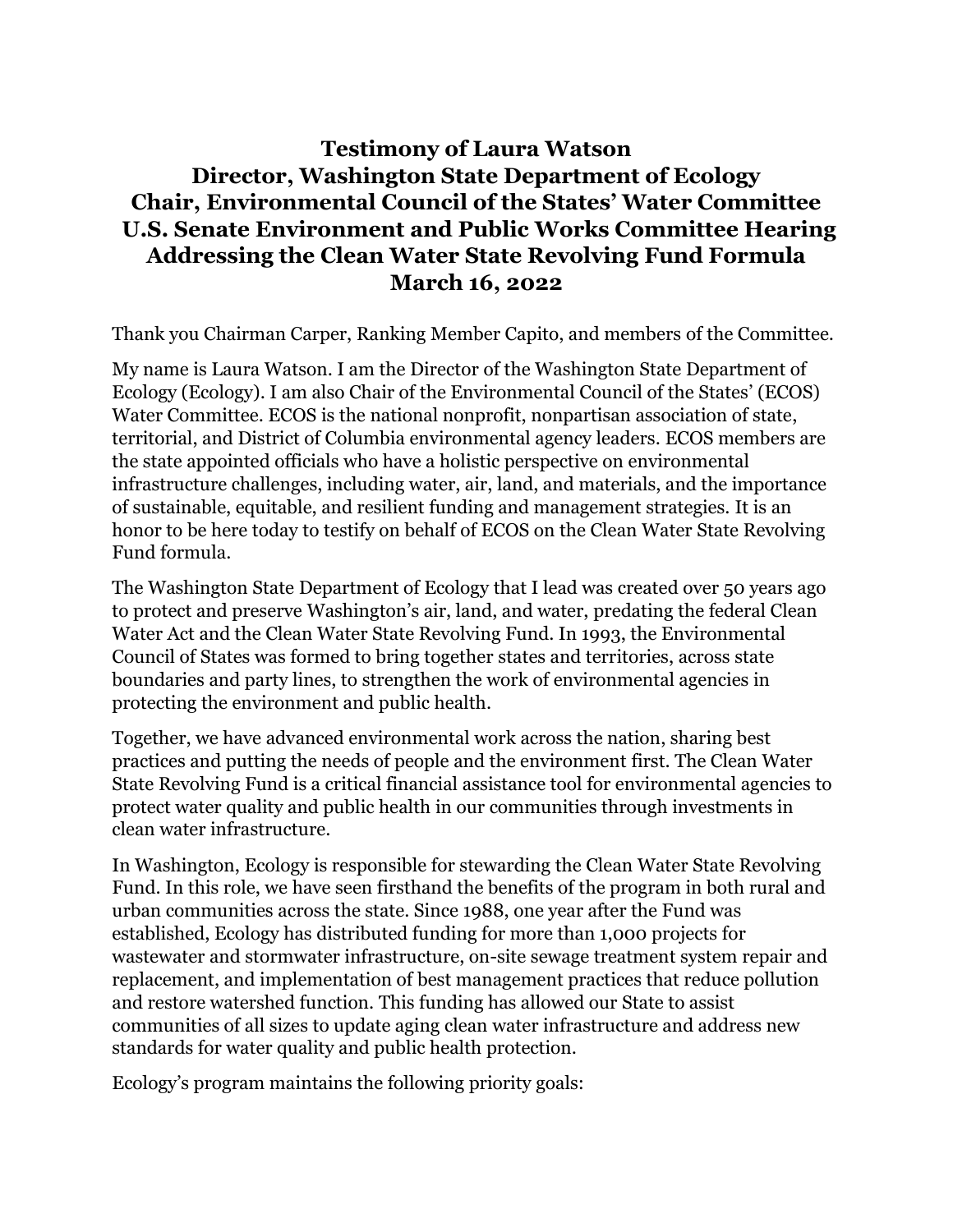- Goal 1: Identify and fund the highest priority water quality focused projects statewide.
- Goal 2: Provide funding through a fair, objective, and transparent process.
- Goal 3: Provide the best possible funding packages for small, financially challenged communities.
- Goal 4: Provide technical assistance to funding applicants and recipients.
- Goal 5: Provide sound financial management of the funding programs and projects.

Since passage of the law through June 30, 2021, Washington State's Clean Water State Revolving Fund program had received a total \$830 million in U.S. Environmental Protection Agency (EPA) capitalization grants. These funds are strategically used to address critical infrastructure challenges and maintenance, especially in areas with resource challenges and the highest needs. Since 1988, Washington State has funded clean water projects totaling more than \$2.2 billion, which includes state matching funds and revolving principal and interest repayment from loans.

Washington State also runs an integrated water quality funding program that links the Clean Water State Revolving Fund with other state and federal water quality focused grant programs. This combined program simplifies the application process for water quality focused projects allowing communities to apply for and receive funding from multiple sources to fund their needs.

Nationwide, the U.S. Environmental Protection Agency reports<sup>1</sup> that the Clean Water State Revolving Funded has provided \$153 billion to communities through 2021. This amount includes \$30,000 assistance agreements to small communities, which often created considerable cost savings, and supported innovative projects with public health and environmental benefits.

As an example, the Greater Lawrence Sanitary District in Massachusetts optimized anaerobic digestion by processing food waste for energy. This project supported the goal of creating a zero net energy wastewater facility.

A statewide project in Montana has minimized the need for plant upgrades through targeted education of wastewater treatment operators and some additional site-specific assistance.

The City of West Monroe, Louisiana has completed a project to upgrade an existing wastewater treatment plant to meet the water needs of a nearby manufacturer. The city worked closely with the manufacturer to identify, test, and implement this innovative solution to the company's industrial input needs.

 $\overline{\phantom{a}}$ 

 $1$  United States Environmental Protection Agency, "Learn about the Clean Water State Revolving Fund (CWSRF)," March 2022[, https://www.epa.gov/cwsrf/learn-about-clean-water-state-revolving-fund-cwsrf.](https://www.epa.gov/cwsrf/learn-about-clean-water-state-revolving-fund-cwsrf)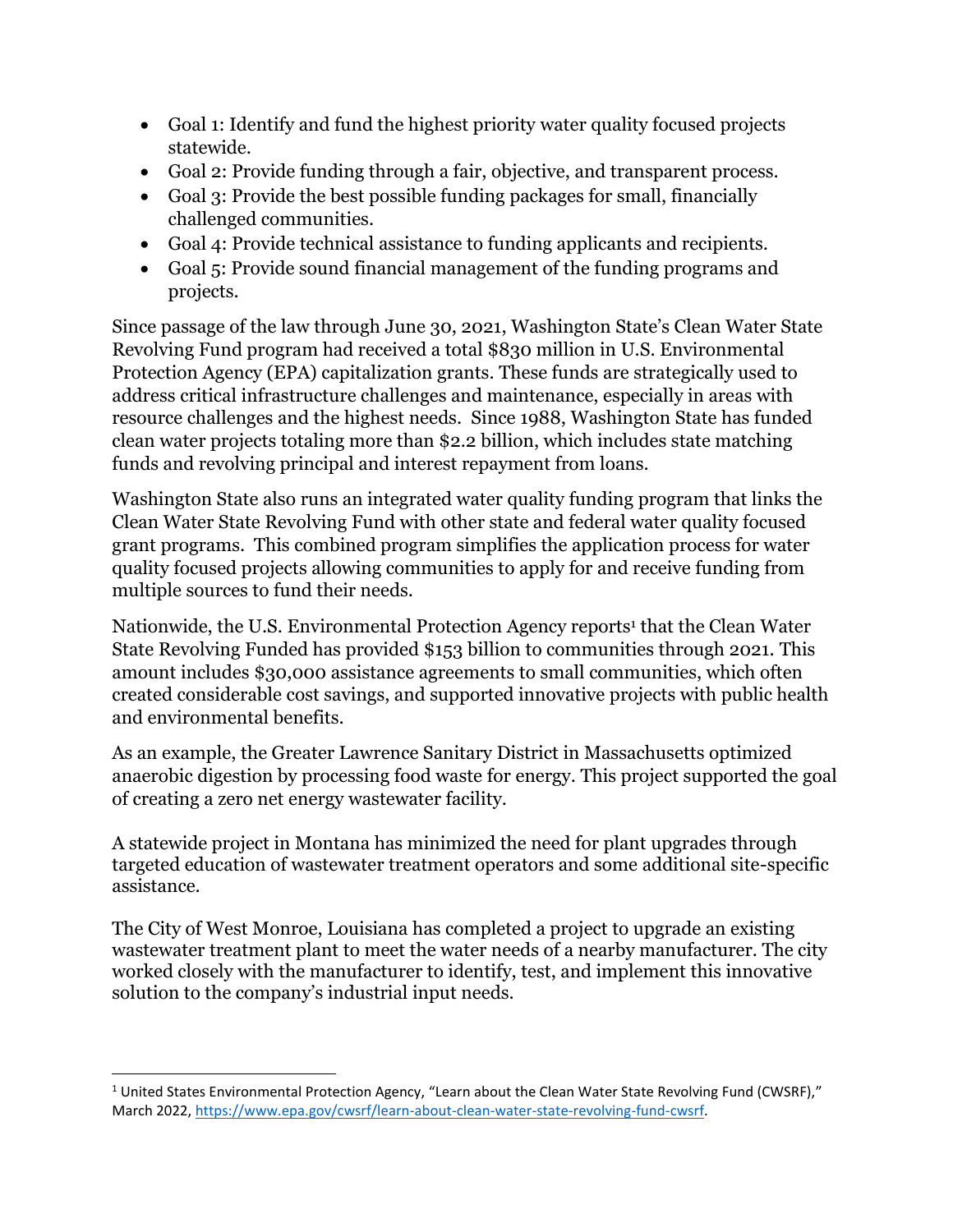Finally, a series of sponsored projects in Iowa is used an innovative funding mechanism to allow utility ratepayers to get two water restoration projects for the cost of one.

These are only a few of the many success stories from states around the nation, all of whom are putting Clean Water State Revolving Fund dollars to work and leveraging them to expand benefits.

The federal investments made through the Infrastructure Investments and Jobs Act present an unprecedented opportunity to further this work and to repair and expand essential infrastructure that will strengthen security and wellbeing for all our communities. This is one of the most exciting times in history to lead this work and to collaborate with state and federal partners to tackle some of our nation's biggest challenges. With renewed investments, ECOS would like to make some recommendations if the Committee reconsiders the Clean Water State Revolving Fund formula to assess if it is still working as intended, 35 years after being written.

# **ECOS Supports a Robust Process to Examine the Funding Formula**

ECOS supports balanced, robust, and thoughtful consideration of the allotment formula as well as the various criteria that would be used to modernize it.

The Water Quality Act of 1987 established the Clean Water State Revolving Fund allotment formula. Currently, EPA awards capitalization grant funding to each state based on the established allotment formula. Each state applies for their annual capitalization grant from EPA. As an example, Washington State's portion of the federal funding appropriated to the Fund is about 1.8 percent.

We are aware that any changes to the formula would likely result in some states seeing increases and others seeing decreases. Due to this, ECOS is not in a position to recommend specific changes to the formula. However, it is important that the formula is equitable in meeting the needs of all states, territories, and the District of Columbia, and we support a thorough review of the formula to identify ways to improve it. We further request that Congress work with EPA and state organizations, like ECOS, in this process.

# **Defining "Need" in the Funding Formula**

EPA defines clean water needs based on a set of established criteria. These criteria are used for data collection through the Clean Watersheds Needs Survey to meet the water quality goals of the Clean Water Act. The first Needs Survey was in 1972.

The Clean Watersheds Needs Survey is used to provide information to states and EPA, but is not currently used to inform allotment. For reference, EPA also leads a Drinking Water Infrastructure Needs Survey. The data from this survey are used in the Drinking Water State Revolving Fund allotment process. Congress should explore the efficacy and outcomes of incorporating Needs Survey data in the Drinking Water allotment formula and consider this as a potential model for the Clean Water State Revolving Fund formula.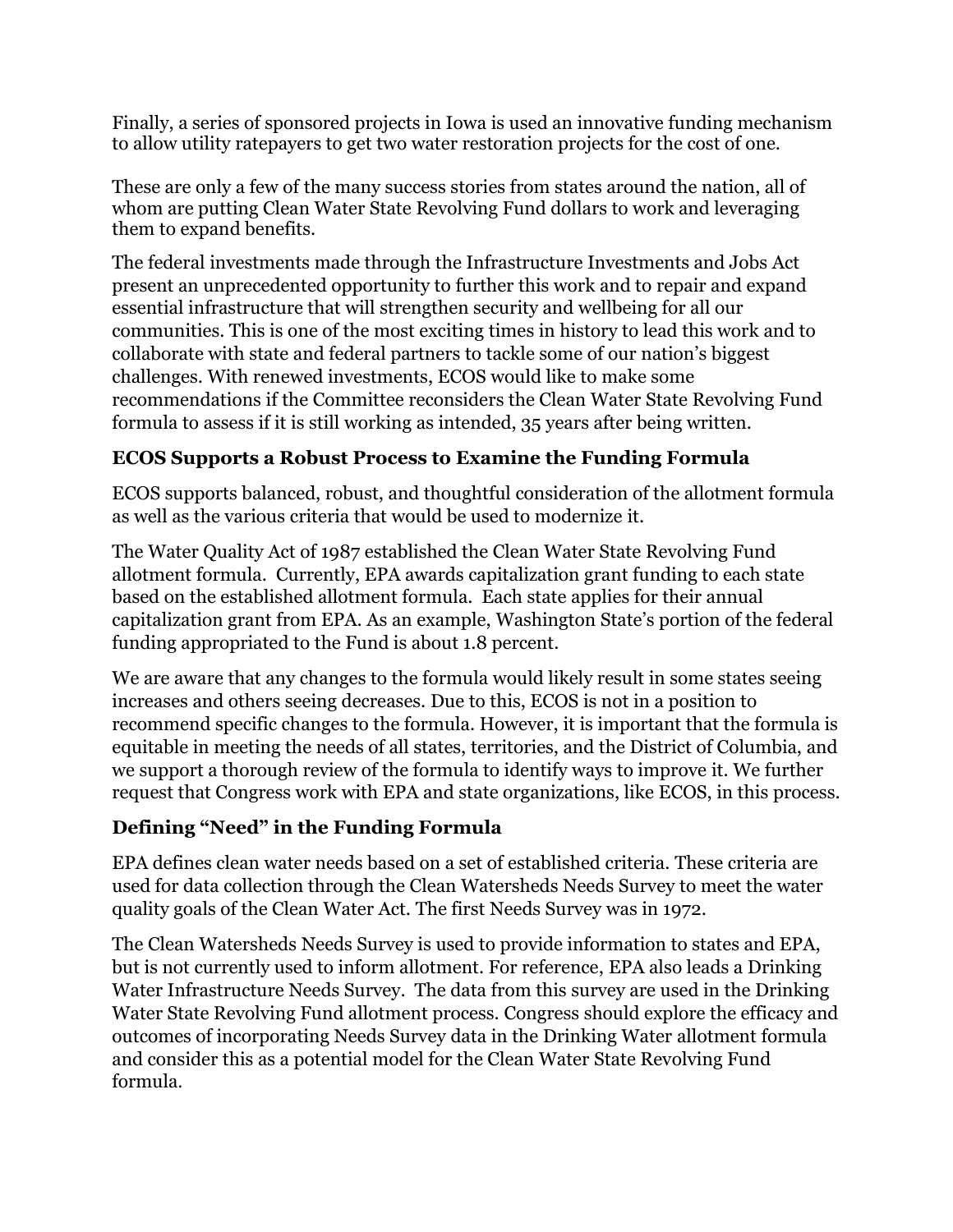The 2022 Clean Watersheds Needs Survey data collection launched earlier this month and will continue through 2022. Each state carries out this data collection effort and documents needs in an EPA database. The Needs Survey will allow environmental agencies to collect information on projects that address existing or projected (within next 20 years) water quality issues. The 2022 survey will include needs data for:

- Publicly owned treatment works (including information on combined sewer overflows and sanitary sewer overflows);
- municipal stormwater programs;
- decentralized wastewater treatment;
- nonpoint source best management practice implementation;
- desalination;
- water efficiency; and
- renewable energy projects.

Historically, the Clean Watersheds Needs Survey data collection is an onerous process. This is because the data collection and verification process requires review of capital improvement plan documents from communities. This is time intensive, which can prolong the process. Additionally, it often results in underestimates of needs because not all clean water projects have the appropriate documentation required by EPA.

Although we are not through the 2022 Survey, we hope it will prove to be more efficient and provide clear, credible, consistent, and comparable data that can build the basis for an updated allotment formula. If Congress considers incorporating Survey data into the Clean Water State Revolving funding formula, it should also consider how states can get timely and accurate data.

# **Recommendations**

As Congress undertakes this process to review the allotment formula, there are several aspects to consider.

# *The Definition of Need Should Account for the Unique Needs of States*

Infrastructure needs have changed significantly since the allotment formula was implemented in 1987. For example, population shifts during this time have resulted in many states experiencing growth that creates additional stress on wastewater systems. In other states, population decrease has meant fewer resources to tackle aging infrastructure.

In 2016, EPA took steps to reevaluate what constitutes "need" in communities across the country. EPA updated the categories to include clean water needs beyond traditional wastewater infrastructure. For example, in Washington State, stormwater treatment to reduce pollution from existing development is critical to protecting the Puget Sound estuary and salmon recovery. Investing in stormwater treatments and pollution reduction furthers our goals to preserve endangered salmon, boost tourism and recreation, protect water-based economies, and ultimately, preserve our way of life in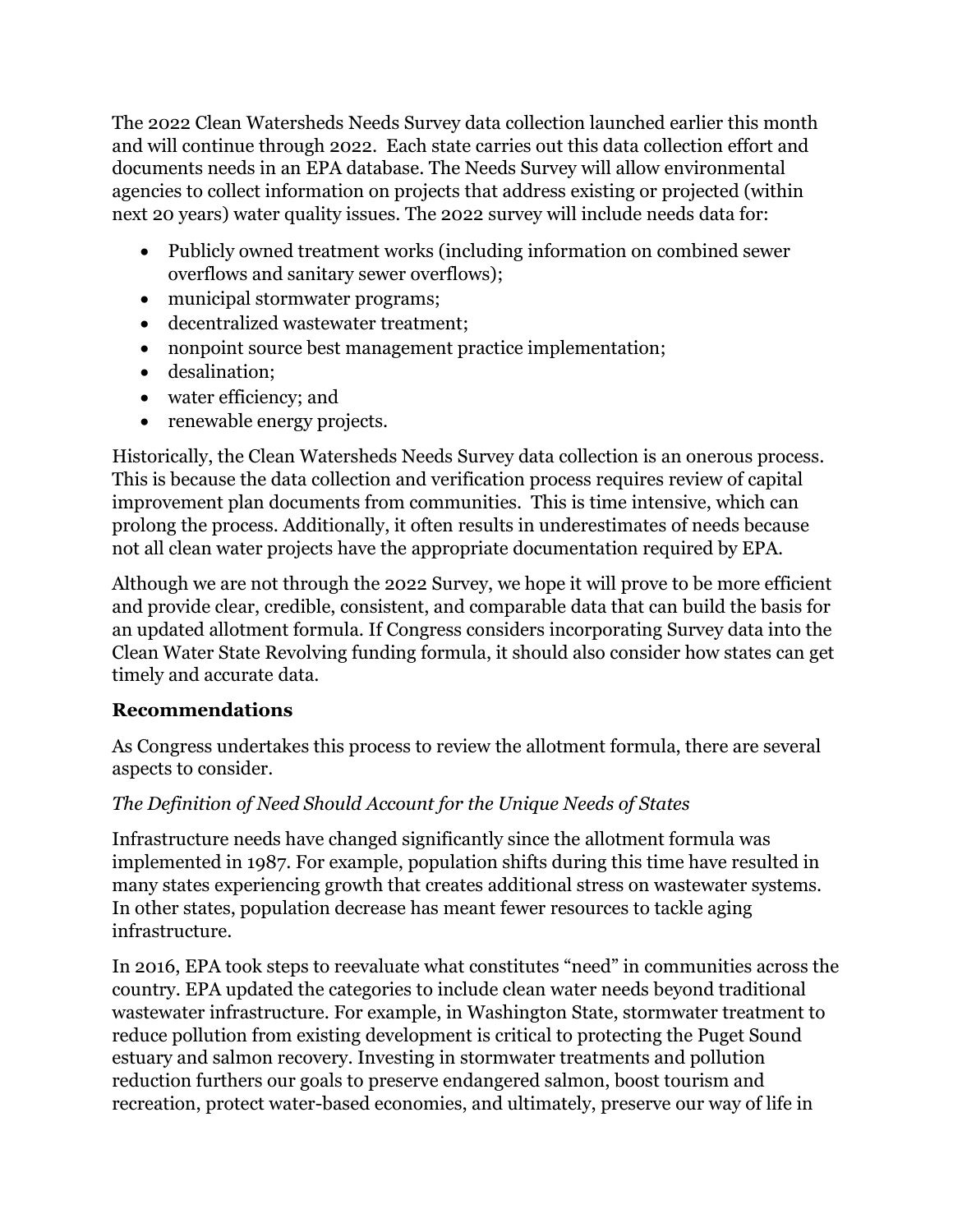the Pacific Northwest. While these are unique priorities for Washington, each state and territory has its own clean water priorities that need to be addressed in order for us to serve our residents.

This year, EPA broadened the needs categories included in the 2022 Clean Watersheds Needs Survey, including nonpoint source pollution projects. We support EPA's continued efforts to capture the clean water needs of each state and to streamline the data collection process.

# *The Allotment Formula Should be Based on Recent and Robust Data*

The last Clean Watersheds Needs Survey was published in 2016 from data collected in 2012. After a 10-year hiatus, a new Survey is now underway with states collecting and documenting needs data over this next year. We hope that the 2022 Needs Survey will be analyzed, summarized and published by EPA in 2023. Once published, these data may provide useful criteria for updating of the allotment formula.

#### *Re-evaluate Other Criteria after Review of the 2022 Clean Watersheds Needs Survey*

Data used in EPA's 2016 and 2022 Clean Watersheds Need Surveys, which includes Census data, should be reassessed, as should their relevancy in an updated allotment formula. For example, basing a new allotment formula on population alone may be unnecessary if high-quality Clean Watersheds Needs Survey data are available. This is because states that have experienced significant population increases are likely to have associated increases in infrastructure needs. We anticipate the Needs Survey will identify other important factors, such as infrastructure resiliency needs in response to the impacts of climate change.

Another key consideration will be to review how the allotment formula can advance fair outcomes for communities and areas with the greatest needs. The current guidance considers a financially disadvantaged community's "ability to pay" which provides one mechanism to close infrastructure gaps across communities. As state leaders, we have seen how small and low-income communities benefit from the "ability to pay" provision, and how this directly helps communities meet their clean water infrastructure needs. EPA developed a set-aside of the annual appropriation to be distributed to a small number of states to assist them in closing the gap between need and ability to pay.

#### *Congress Should Consider how Environmental Justice is Incorporated in the Formula*

EPA's 2016 report to Congress on the Clean Water State Revolving Fund does not mention environmental justice. However, the Clean Water and Drinking Water State Revolving Funds have long focused on providing guidance on how to manage the Funds to support disadvantaged communities.<sup>2</sup> Ensuring funds are accessible to disadvantaged areas has been part of the Drinking Water State Revolving Fund for over

 $\overline{a}$ 

<sup>&</sup>lt;sup>2</sup> United States Environmental Protection Agency, "Funding Disadvantaged Communities with the Clean Water State Revolving Fund," June, 2016, [https://www.epa.gov/sites/default/files/2016-](https://www.epa.gov/sites/default/files/2016-11/documents/funding_disadvantaged_communities_with_the_clean_water_state_revolving_fund.pdf) [11/documents/funding\\_disadvantaged\\_communities\\_with\\_the\\_clean\\_water\\_state\\_revolving\\_fund.pdf.](https://www.epa.gov/sites/default/files/2016-11/documents/funding_disadvantaged_communities_with_the_clean_water_state_revolving_fund.pdf)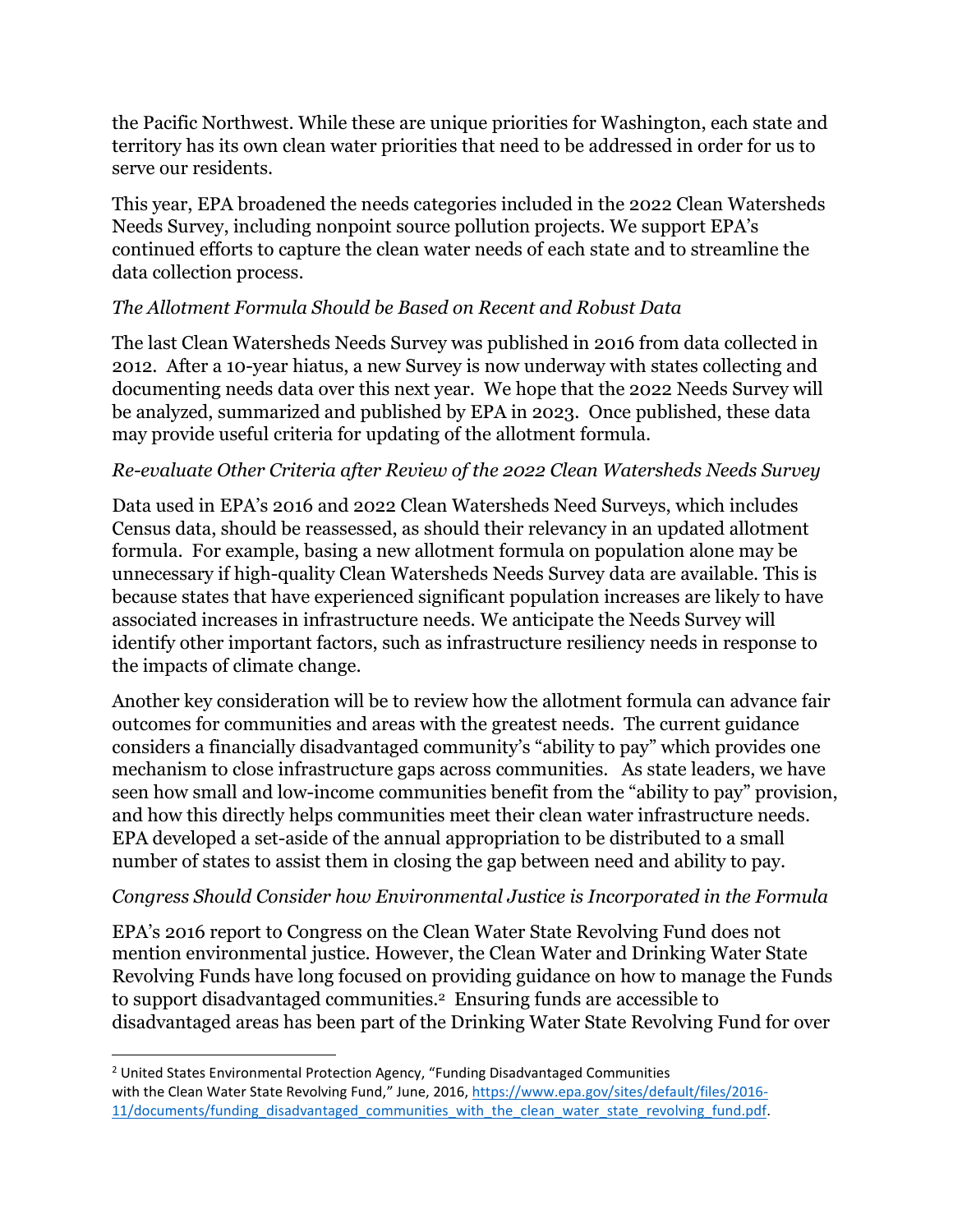20 years, and the Clean Water State Revolving Fund includes affordability criteria for economically distressed areas.

The Infrastructure Investments and Jobs Act strengthens this commitment by mandating specific percentages<sup>3</sup> of State Revolving Fund dollars be distributed as grants and forgivable loans to disadvantaged communities, including communities with environmental justice concerns. Ensuring the State Revolving Fund allotment formula incorporates these outcomes could address longstanding environmental justice issues such as unfunded or underfunded infrastructure needs in areas with environmental justice concerns, lead in drinking water systems, and gaps in water quality monitoring. This could benefit rural and urban communities across the nation.

ECOS has convened an environmental justice workgroup to support our state association, and individual states, with advancing actions to ensure nondiscrimination under Title VI of the Civil Rights Act and coordination with federal environmental justice activities.

## *The allotment formula should be developed and implemented on a timeline that ensures long-term, sustainable success for all State Revolving Funds*

If Congress decides to update the formula, it should also consider implementing the new allotment formula in phases. A phased approach would avoid potential drastic changes in state Clean Water State Revolving Fund monetary levels that could disrupt financial assistance plans and expectations for community clean water infrastructure. Allowing for a transition phase for implementation of a new allotment formula over a number of years would allow states to plan for change.

# *Create Accountability for Timely Data*

 $\overline{a}$ 

Various states have given feedback that the needs survey process is cumbersome and takes too long, so that by the time the information is available it is already outdated. For this information to be more useful, EPA should strive to find ways to streamline, strengthen, and expedite the process.

# **Additional Clean Water State Revolving Fund Recommendations**

ECOS supports robust funding of the Clean Water State Revolving Fund and encourages increased flexibility of funding and reduction of federally imposed administrative burdens of utilizing State Revolving Fund dollars.

ECOS appreciates the federal investments in our communities through the Infrastructure Investment and Jobs Act. We also appreciate Administrator Regan, Assistant Administrator Fox, and EPA for releasing the associated State Revolving

<sup>&</sup>lt;sup>3</sup> Radhika Fox, "Implementation of the Clean Water and Drinking Water State Revolving Fund Provisions of the Bipartisan Infrastructure Law," United States Environmental Protection Agency Memorandum, March, 2022, [https://www.epa.gov/system/files/documents/2022-03/combined\\_srf-implementation-memo\\_final\\_03.2022.pdf](https://www.epa.gov/system/files/documents/2022-03/combined_srf-implementation-memo_final_03.2022.pdf)